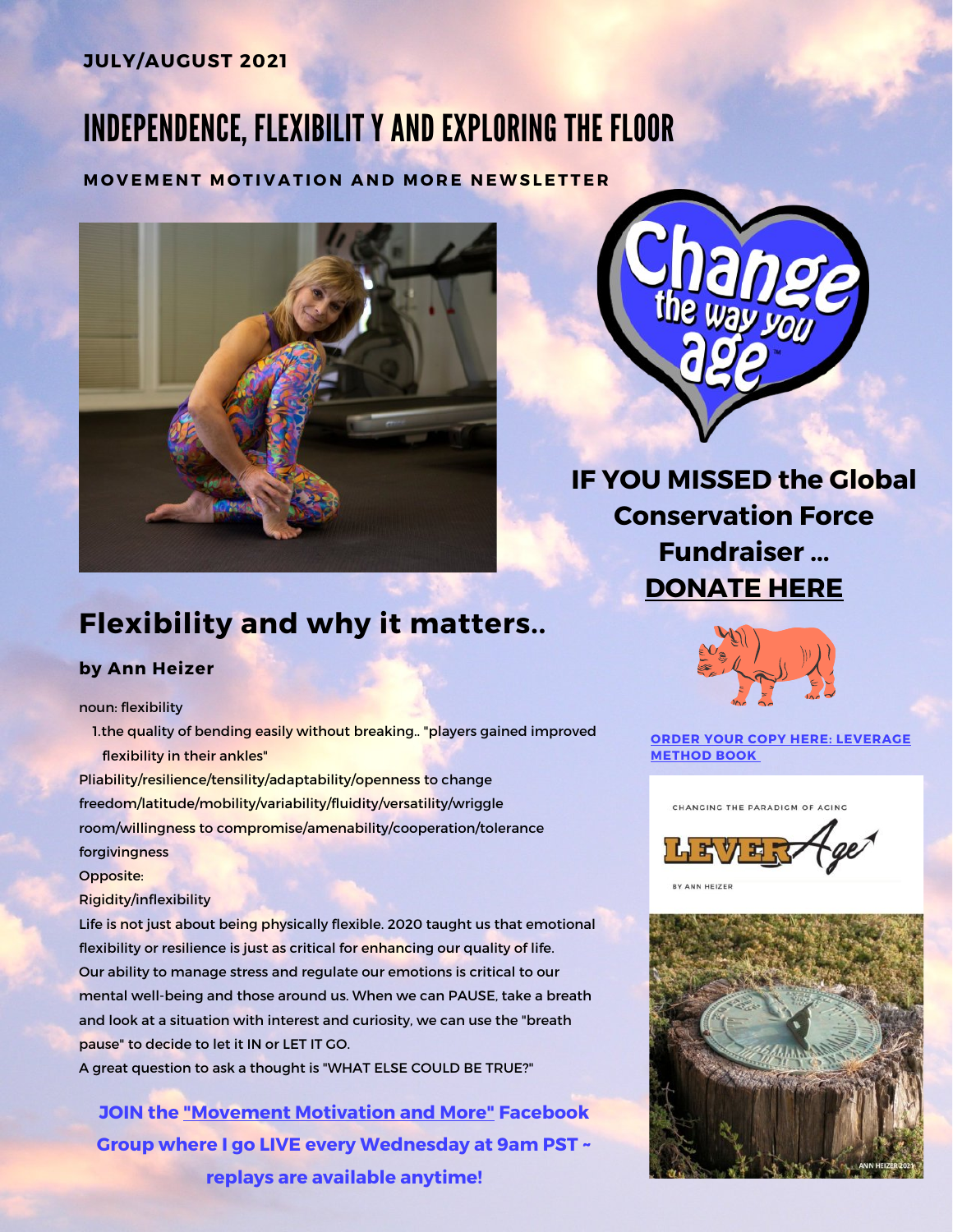# EXPLORE THE FLOOR SERIES

See them on the [Change the Way You Age YouTube channel](https://www.youtube.com/channel/UCcrISlclbOqQTavOT-x8F3w)



## INDEPENDENCE DAY: July 4th

Independence: "freedom from the control, influence, support, aid, or the like, of others."

GROUNDED~XT™ Method

Integrating body, mind and emotions for conscious reconnection to our entire movement history\*.

Exercise with a component of perpetual learning ~ stimulating brain, connection, and accessing your own \*unique "Spiderman Suit" or what I call your "Muscle Memory Bank"

Feel great in just minutes every day ~ anywhere, in any chair, dressed anyhow!

## **The Grounded and LeverAge Method of movement is focused, efficient and relevant approach to movement as we age.**

Incorporating all aspects of the mind and body with the awareness and understanding that all movement from the cradle to the grave is recorded in your fascia or connective tissue, along with emotions from these memories. You will be able to access what I call your very own unique "Muscle Memory Bank"

You do this by remembering an experience that inspired, energised or excited you in great detail, along with the associated emotions. This will trigger similar chemical processes in your body making you just as inspired, energised or elated as you were the first time. Be aware: this also applies to experiences in which you felt infuriated, disappointed or hurt! Choose wisely!

In my experience: focusing on the failures, fears and frustrations only brings more of them into your awareness.

Working with the older population, I've discovered their biggest goal is to remain independent as long as possible. This is what I do best.

Let's have a video visit! Book your FREE call here:

<https://calendly.com/changethewayyouage/get-to-know-you>